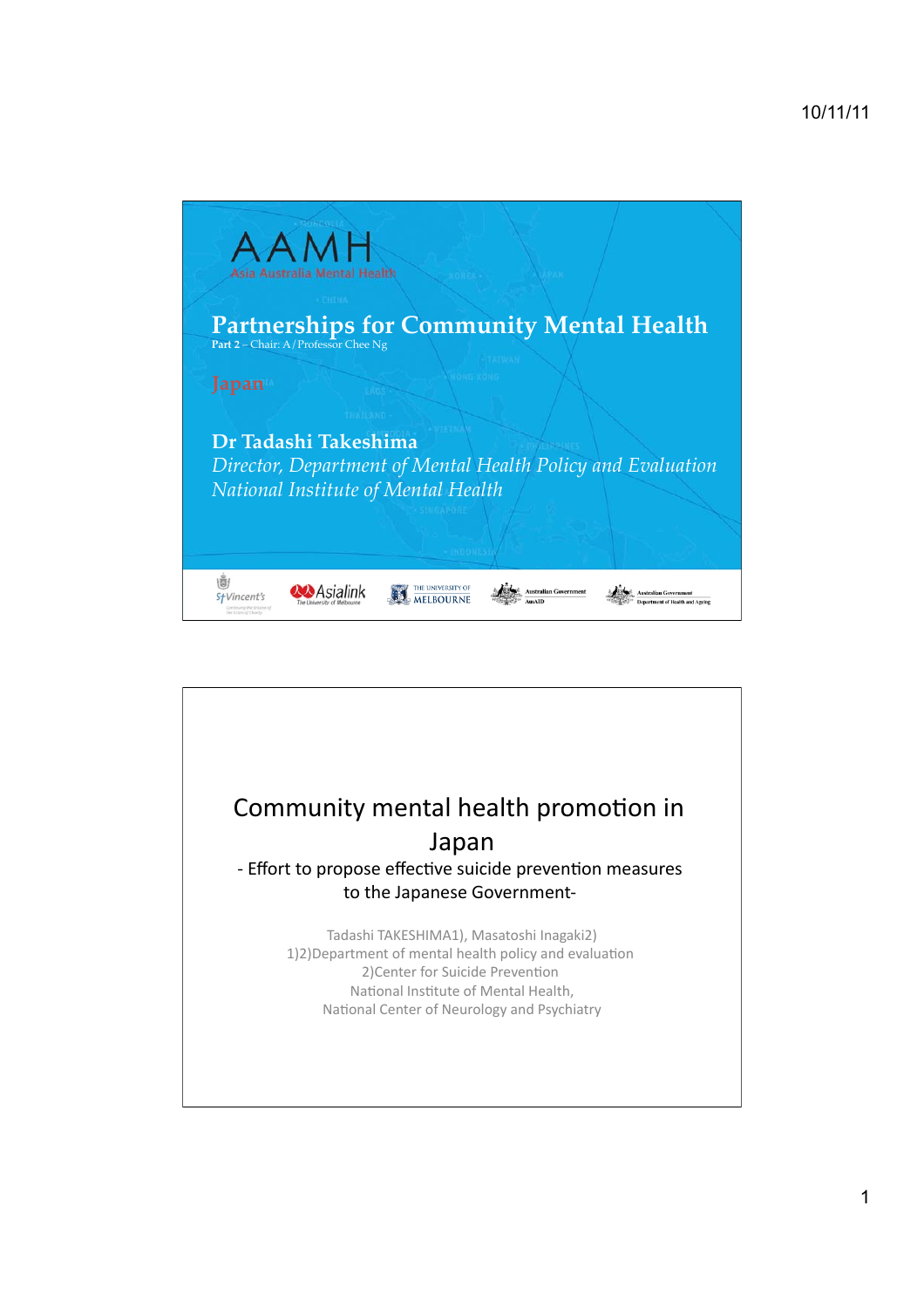

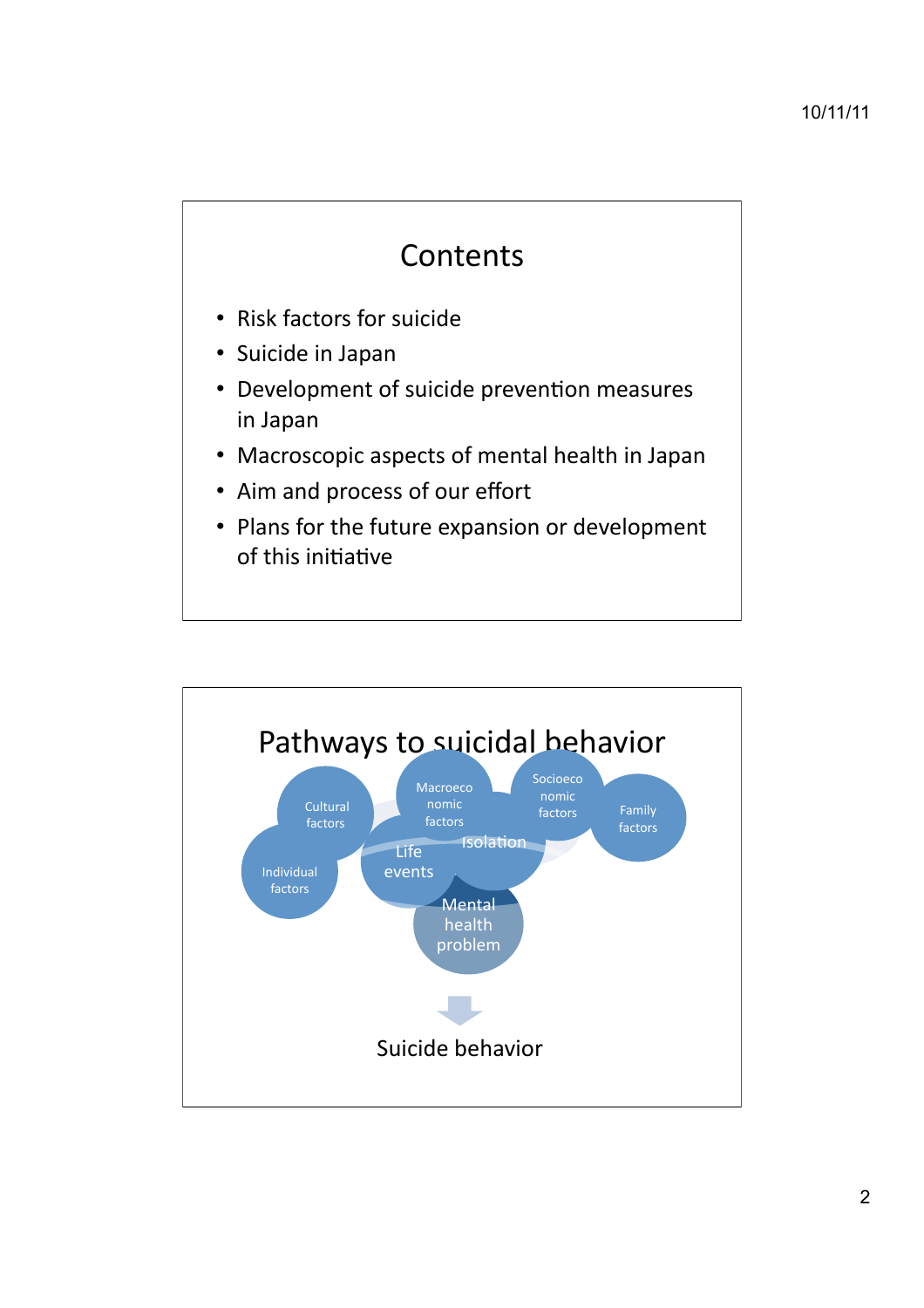

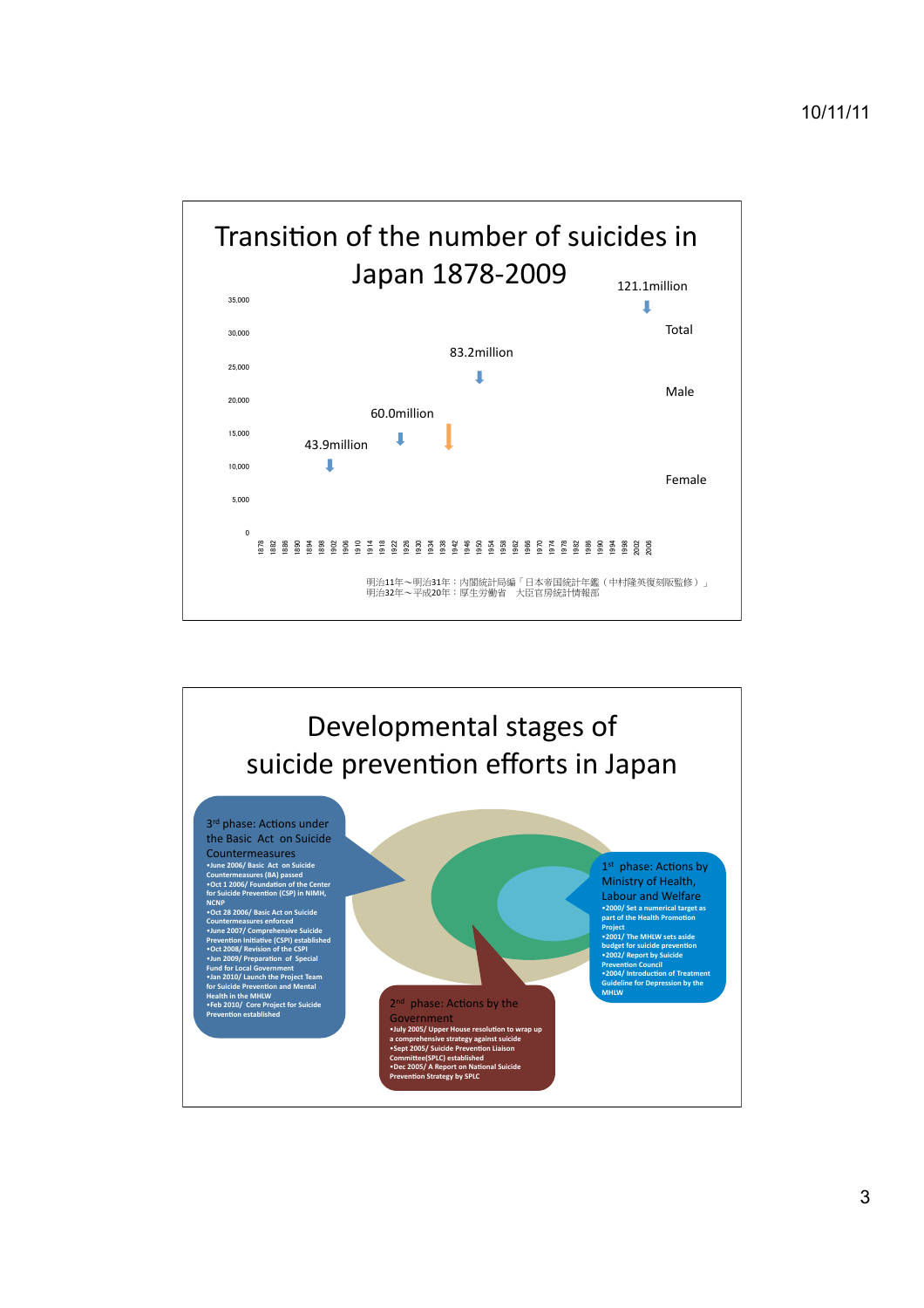## Suicide prevention measures by the local governments

-Prefectures and Megacities-

| <b>Time of</b><br>Investigation<br>(number of<br><b>Prefectures and</b><br><b>Megacities)</b> | Dec. 2002<br>(58) | Mar, 2008<br>(64) | Apr, 2009<br>(65) | Apr, 2010<br>(66) |
|-----------------------------------------------------------------------------------------------|-------------------|-------------------|-------------------|-------------------|
| Cross-<br>sectional<br>network in the<br>government                                           |                   | 37(57.8%)         | 45(70.3%)         | 51(77.3%)         |
| Suicide<br>Prevention<br>Committee                                                            | $6(10.2\%)$       | 61(95.3%)         | 64 (98.5%)        | $64(97.0\%)$      |
| <b>Budget for</b><br>suicide<br>Prevention                                                    | $8(13.6\%)$       | 63(98.4%)         | 65 (100.0%)       | 65(98.5%)         |
| Enactment of the BA on Oct 2006                                                               |                   |                   |                   |                   |

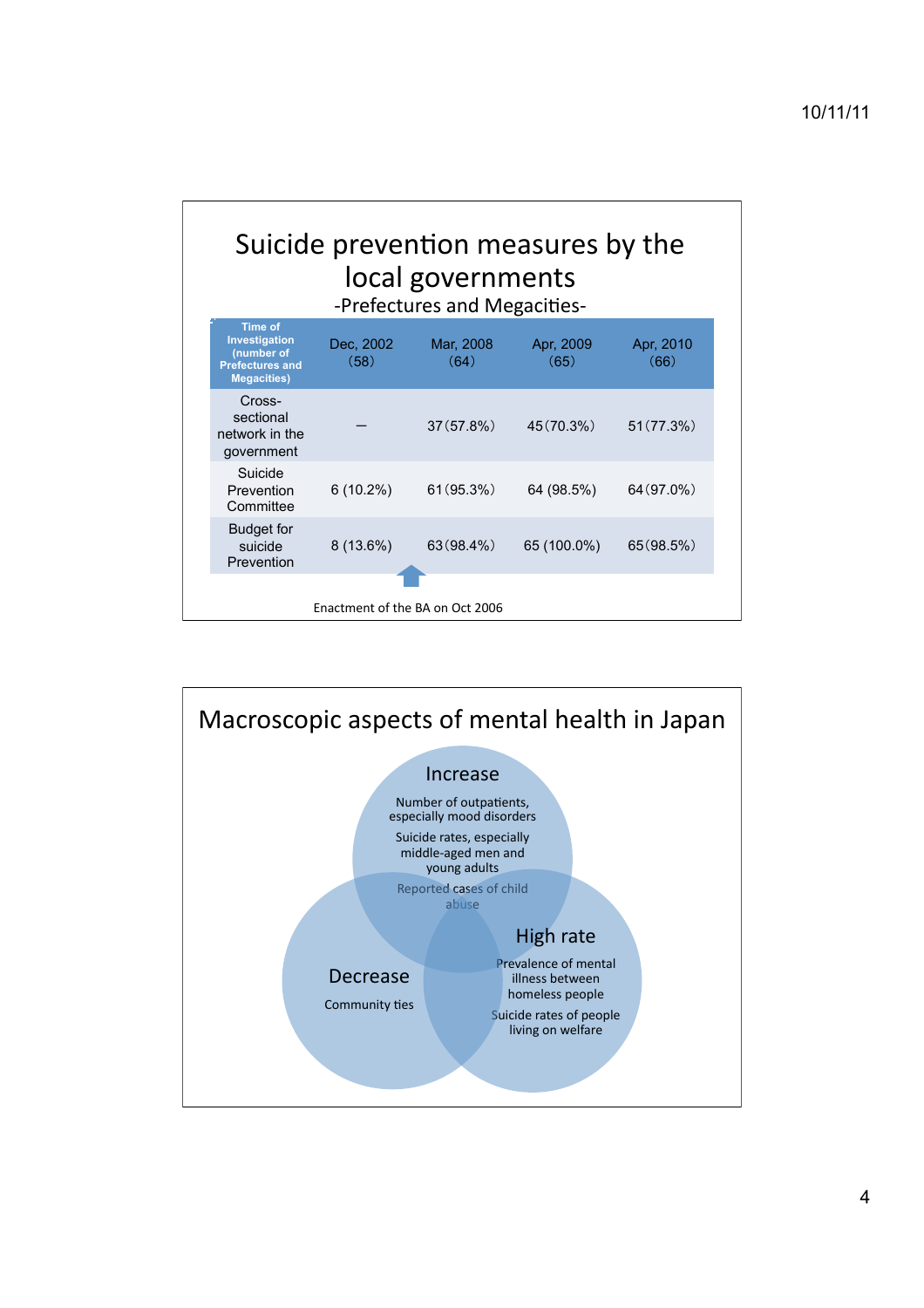## Aim and process of our effort

• Aim: make a proposal for the revision of the CSPI to strengthen community mental health promotion with the societies

2011 Mar: held a conference with the societies 2011 May: set up a working group to make drafts 2011 Jun: asked each society for proposal 2011 Sep: announced first draft of proposal 2011 Dec: announce second draft of proposal to ask public comment 2012 Jan: discuss with experts from WHO and so on

## First draft of the Proposal for the revision of the CSPI

First draft of the Proposal for the revision of the CSPI

•Executive summary •Preface .Request for the revision of the **CSPI** •Towards Evidence-based Suicide **Prevention Programmes in Japan** •Process to complete the draft •Proposal of each society

Japan Suicide Prevention Association. Japanese Society of Mood Disorders, Japanese Society of Clinical Neuropsychopharmacology, Japanese Society of Psychiatric Research on Alcohol, The Japanese Society of Sleep Research, Japanese Society of Emergency Medicine, Japanese Association for Acute Medicine. Japan Association for Occupational Health, Japanese Society of Psychosomatic Medicine. Japanese Association of Student Counseling, The Japanese Association for Emergency Psychiatry, Japanese Psychogeriatric Society, Japan Psycho-Oncology Society. The Japanese Psychological Association, Japan Primary Care Association.